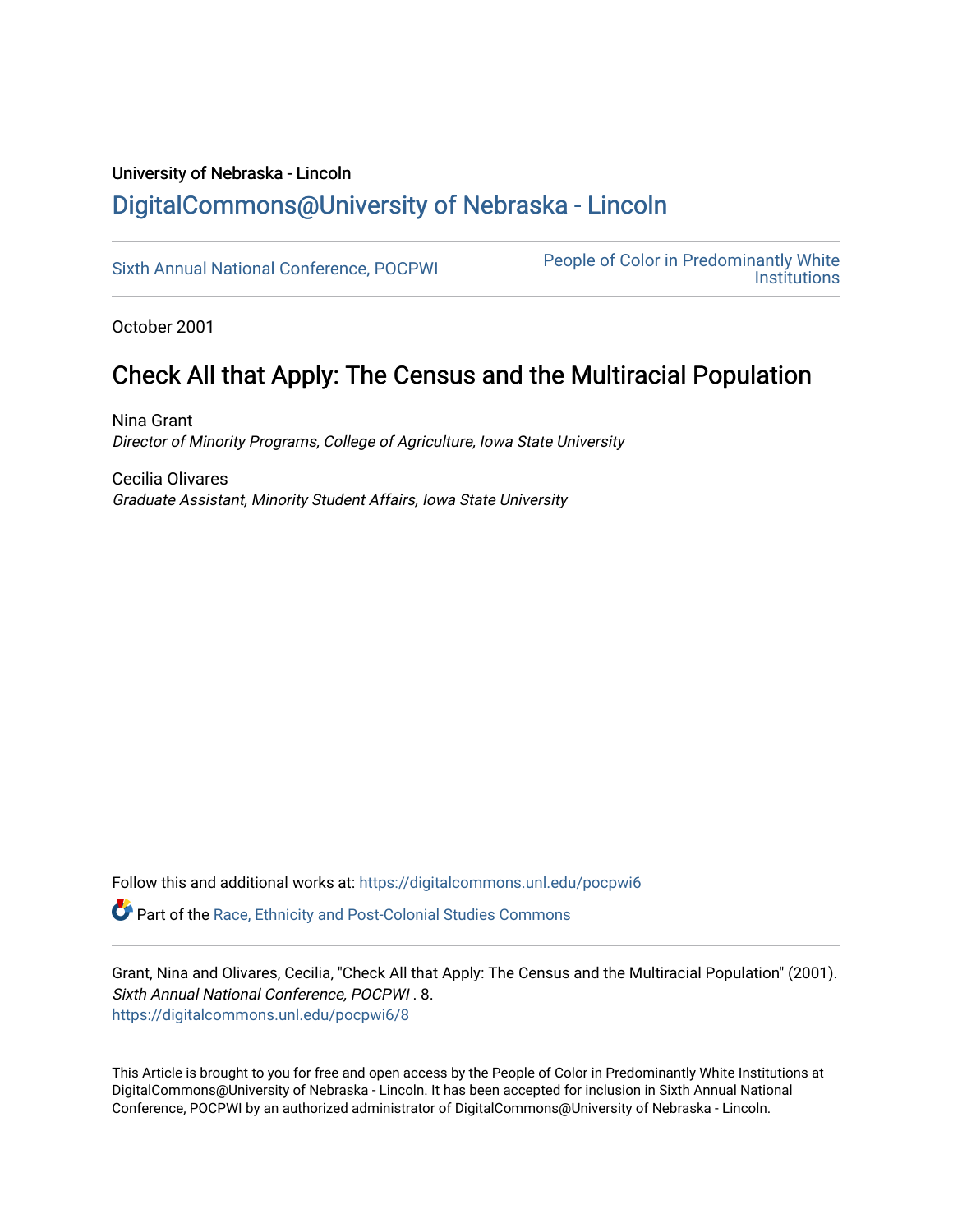# **Check All that Apply: The Census and the Multiracial Population**

#### **Abstract**

In this presentation, we introduce the idea that different definitions of being multiracial *and attitudes toward acknowledging mixed-raced origins might have affected the 2000 census enumeration of the multiracial population. How multiracial people self-identify and how society identifies multiracial people has become an escalating debate among many people. Because more Americans than ever are claiming their multiracial heritages, how they deal with the "other" category, or other restrictions to answering race and ethnicity questions ("Please check only one") is one of the most compelling issues in society today.* 

#### **Nina Grant**

Director of Minority Programs, College of Agriculture, Iowa State University **Cecilia Olivares**

Graduate Assistant, Minority Student Affairs, Iowa State University

When the 2000 census allowed Americans for the first time to describe themselves as belonging to any combination of listed races, the multiracial population of the United States has become visible in new ways. The nation's racial demography is no longer mapped solely in terms of discrete, mutually exclusive categories and our official statistics have revealed a sizeable number of people who do not fit neatly into a single box. 2.4 percent of the nation's 281.4 million people used more than one race to describe themselves. An overwhelming majority of the 6.8 million multiracial Americans, 93 percent reported that they were of two races; 823 people checked all six race categories. The majority of people who claimed two or more races chose four categories: 32 percent said they were white and "some other race," 16 percent said they where white and American Indian or Alaska Native, 13 percent marked white and Asian and 11 percent responded as white and black or African-American. (U. S. Census Bureau, 2000)

The multiracial category is likely to grow in the coming years due to the percentage of children who were reported to be multiracial being up three times greater than that of adults (U. S. Census Bureau, 2000). They now account for 4 percent of all children under 18, twice the percentage of multiracial adults (U. S. Census Bureau, 2000). The fuel for the increasing multiracial child population is the boom in interracial marriages. There are 1.6 million interracial married couples today, 10 times as many as in 1960 (Tolerance.org, 2001). Some analysts believe this number will grow as Asian-Americans and Hispanics - who have higher intermarriage rates than whites and blacks - continue to make up an increased percentage of the overall population.

Anticipating this shift in awareness, the media has already produced many articles that prominently refer to the mixed racial origins of celebrities and to predictions that multiracial ancestry will become a common feature of American society. For example, a 1999 U.S.A. Today article begins: "In the future, lots of us will be like Mariah Carey. Or Soledad O'Brien. Or Tiger Woods...As a new millennium looms, America is set to become more a nation of blended races and ethnic groups than it has ever been" (U.S.A.